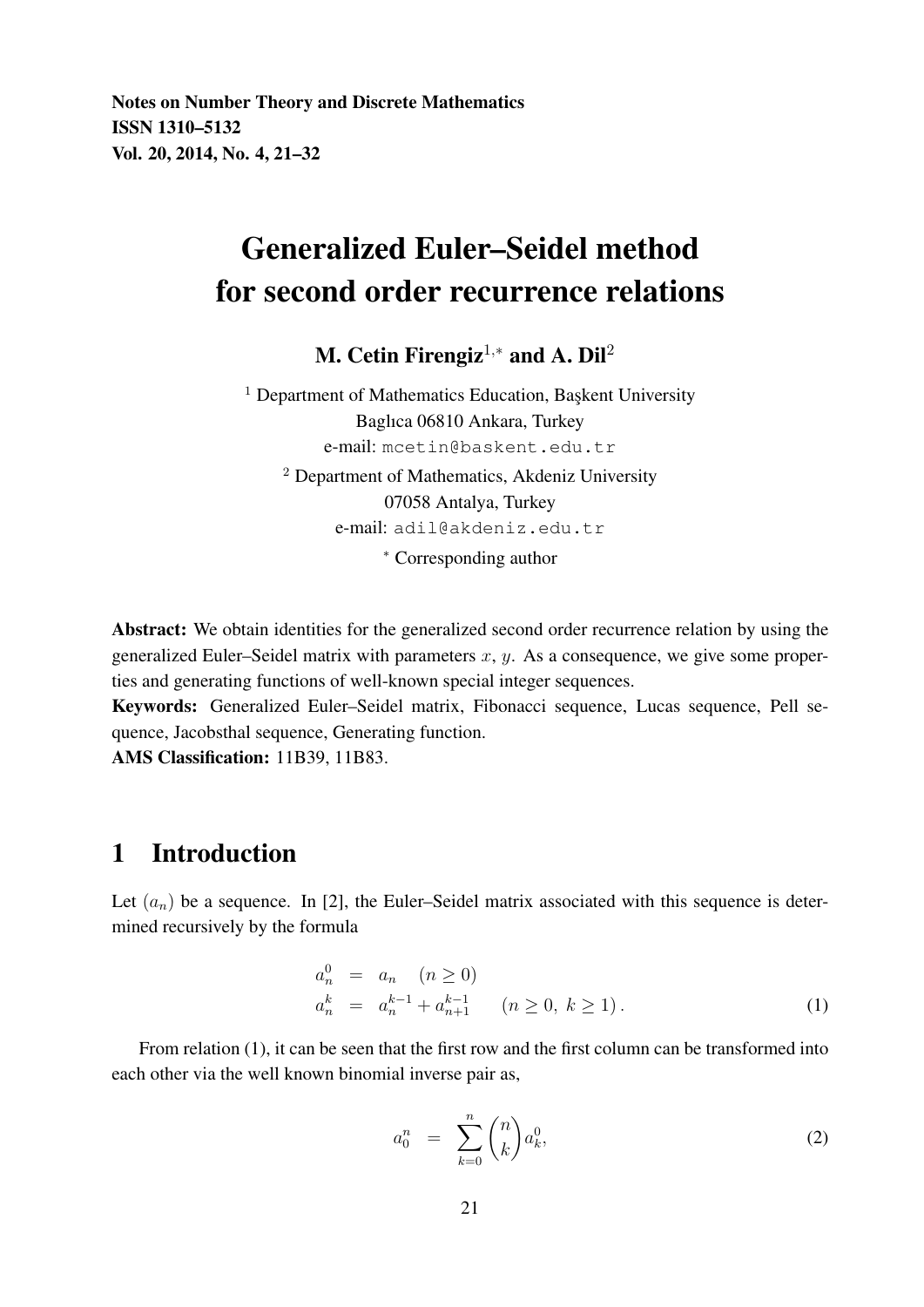$$
a_n^0 = \sum_{k=0}^n \binom{n}{k} (-1)^{n-k} a_0^k.
$$
 (3)

Also any entry  $a_n^k$  can be written in terms of the initial sequence as:

$$
a_n^k = \sum_{i=0}^k \binom{k}{i} a_{n+i}^0.
$$
\n<sup>(4)</sup>

Proposition 1. *(Euler) [4] Let*

$$
a(t) = \sum_{n=0}^{\infty} a_n^0 t^n
$$

be the generating function of the initial sequence  $(a_n^0)$ . Then the generating function of the se- $\emph{quence }(a_0^n)$  is

$$
\overline{a}(t) = \sum_{n=0}^{\infty} a_0^n t^n = \frac{1}{1-t} a\left(\frac{t}{1-t}\right). \tag{5}
$$

Proposition 2. *(Seidel) [9] Let*

$$
A(t) = \sum_{n=0}^{\infty} a_n^0 \frac{t^n}{n!}
$$

be the exponential generating function of the initial sequence  $(a_n^0)$ . Then the exponential generating function of the sequence  $(a_0^n)$  is

$$
\overline{A}(t) = \sum_{n=0}^{\infty} a_0^n \frac{t^n}{n!} = e^t A(t).
$$
\n(6)

In fact, it is possible to state a more general result than  $(6)$ . The following equation gives relation between exponential generating function of columns (or rows) with the exponential generating function of the initial sequence (see [2]).

$$
\sum_{n=0}^{\infty} \sum_{k=0}^{\infty} a_n^k \frac{u^k}{k!} \frac{t^n}{n!} = e^u A(t+u).
$$
 (7)

In [7] there are applications of Euler–Seidel matrix for hyperharmonic and r−Stirling numbers. Also authors introduced "symmetric infinite matrix" and give some applications in [3].

In [5] the generalized second order recurrence sequence  $\{W_n(a, b; p, q)\}\$ is defined as for  $n \geq 0$ 

$$
W_{n+2} = pW_{n+1} - qW_n \tag{8}
$$

with initial conditions

$$
W_0 = a \,,\ \ W_1 = b,
$$

where  $p^2 - 4q > 0$ . Let the roots of the equation  $t^2 - pt + q = 0$  be  $\alpha = \frac{p + \sqrt{p^2 - 4q}}{2}$  $p^2-4q > 0$ . Let the roots of the equation  $t^2 - pt + q = 0$  be  $\alpha = \frac{p+\sqrt{p^2-4q}}{2}$  and  $\beta = \frac{p - \sqrt{p^2 - 4q}}{2}$  $\frac{p-4q}{2}$ . Then  $W_n$  can be written in the form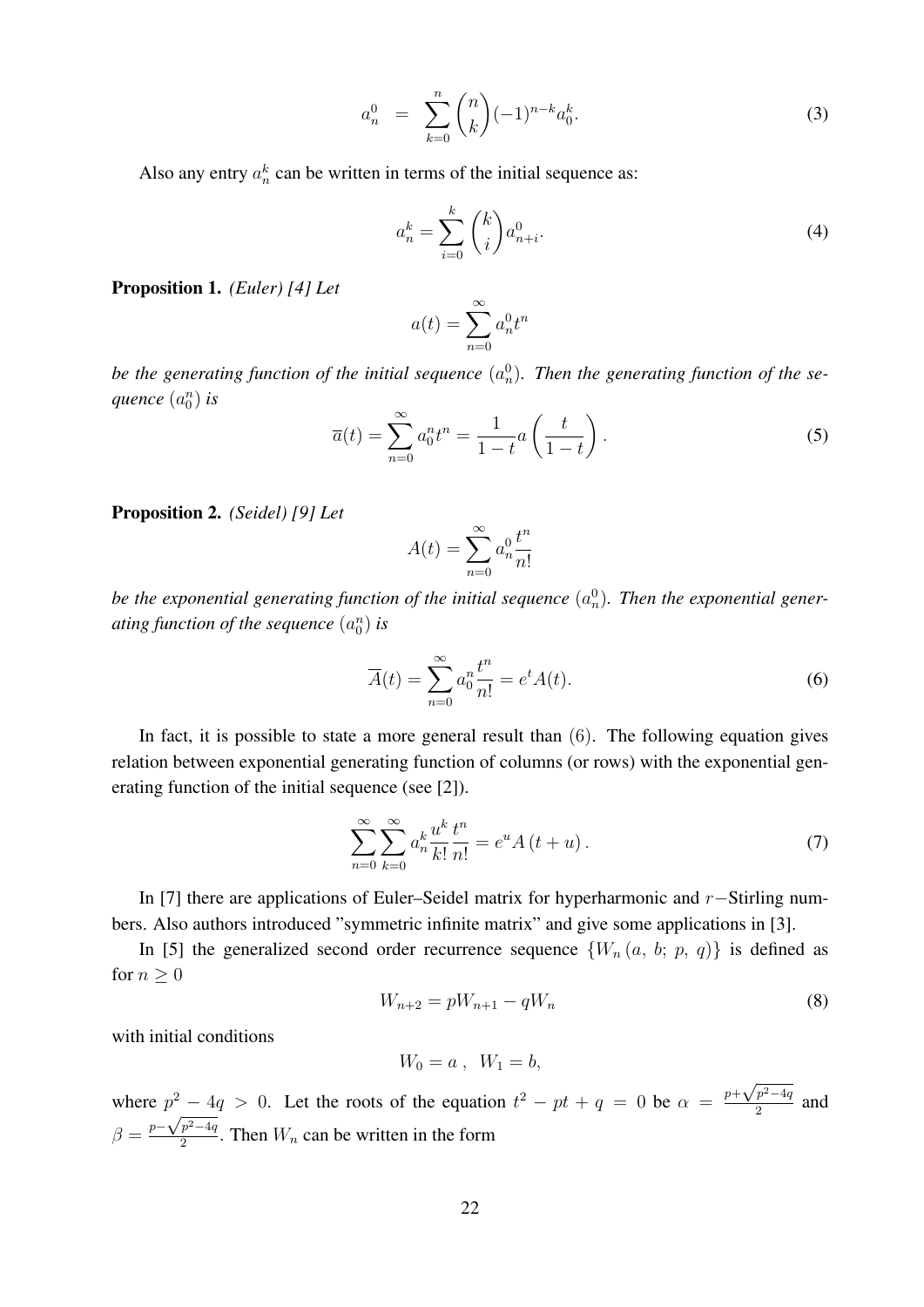$$
W_n = A\alpha^n + B\beta^n,\tag{9}
$$

where  $A = \frac{b-a\beta}{\alpha - \beta}$  $\frac{b-a\beta}{\alpha-\beta}$  and  $B=\frac{a\alpha-b}{\alpha-\beta}$  $\frac{a\alpha-b}{\alpha-\beta}$ . The following generating functions of  $\{W_n\}$  are given in [6, 8] as:

$$
\sum_{n=0}^{\infty} W_n t^n = \frac{a + (b - pa)t}{1 - pt + qt^2}
$$
\n(10)

and

$$
\sum_{n=0}^{\infty} W_n \frac{t^n}{n!} = Ae^{\alpha t} + Be^{\beta t}.
$$
\n(11)

Mező gave the generating functions of the general second-order recurrence relations in [8]. Here, we get some relation and generating functions of the general second-order recurrence relations by using generalized Euler–Seidel matrices.

The special cases of  $\{W_n(a, b; p, q)\}\$  give Fibonacci numbers  $F_n$  (Oeis A000045), Lucas numbers  $L_n$  (Oeis A000032), Pell numbers (or Silver Fibonacci numbers)  $P_n$  (Oeis A000129), Pell–Lucas numbers  $Q_n$  (Oeis A002203), Jacobsthal numbers  $J_n$  (Oeis A001045), Jacobsthal– Lucas numbers  $j_n$  (Oeis A014551), Bronze Fibonacci numbers  $\mathcal{B}_n$  (Oeis A006190), Signed Fibonacci numbers  $\mathcal{F}_n$  (Oeis A039834), Signed Pell numbers  $\mathcal{P}_n$  (Oeis A215936).

Also we get the sequences;  $D_n$ : denominators of continued fraction convergents to  $\sqrt{5}$ <br>Also we get the sequences;  $D_n$ : denominators of continued fraction convergents to  $\sqrt{5}$ (Oeis A001076) and  $N_n$ : numerators of continued fraction convergents to  $\sqrt{2}$  (Oeis A001333) as follows:

> $W_n (0, 1; 1, -1) = F_n, \qquad W_n (2, 1; 1, -1) = L_n,$  $W_n (0, 1; 2, -1) = P_n, \qquad W_n (2, 2; 2, -1) = Q_n,$  $W_n (0, 1; 1, -2) = J_n, \qquad W_n (2, 1; 1, -2) = j_n,$  $W_n (0, 1; 3, -1) = \mathcal{B}_n, \qquad W_n (1, 1; -1, -1) = \mathcal{F}_n,$  $W_n (0, 1; -2, -1) = \mathcal{P}_n, \qquad W_n (0, 1; 4, -1) = D_n,$  $W_n(1, 1; 2, -1) = N_n.$

# 2 Generalized Euler–Seidel matrices with two parameters

In this section, we consider the generalized Euler–Seidel matrix, which is given in [1] with parameters  $x, y$ . We obtain the connection between the generating functions of the initial sequence and the first column entries of the generalized Euler–Seidel matrices.

Let us consider a given sequence  $(a_n)_{n\geq 0}$ . Generalized Euler–Seidel matrix with parameters x and y (see [1]) corresponding to this sequence is recursively defined by the formulae

$$
a_n^0 = a_n \quad (n \ge 0)
$$
  
\n
$$
a_n^k(x, y) = xa_n^{k-1} + ya_{n+1}^{k-1} \quad (n \ge 0, k \ge 1 \text{ positive integers}).
$$
\n(12)

where  $a_n^k$  represents the k-th row and n-th column entry and x and y are nonzero real parameters; i.e;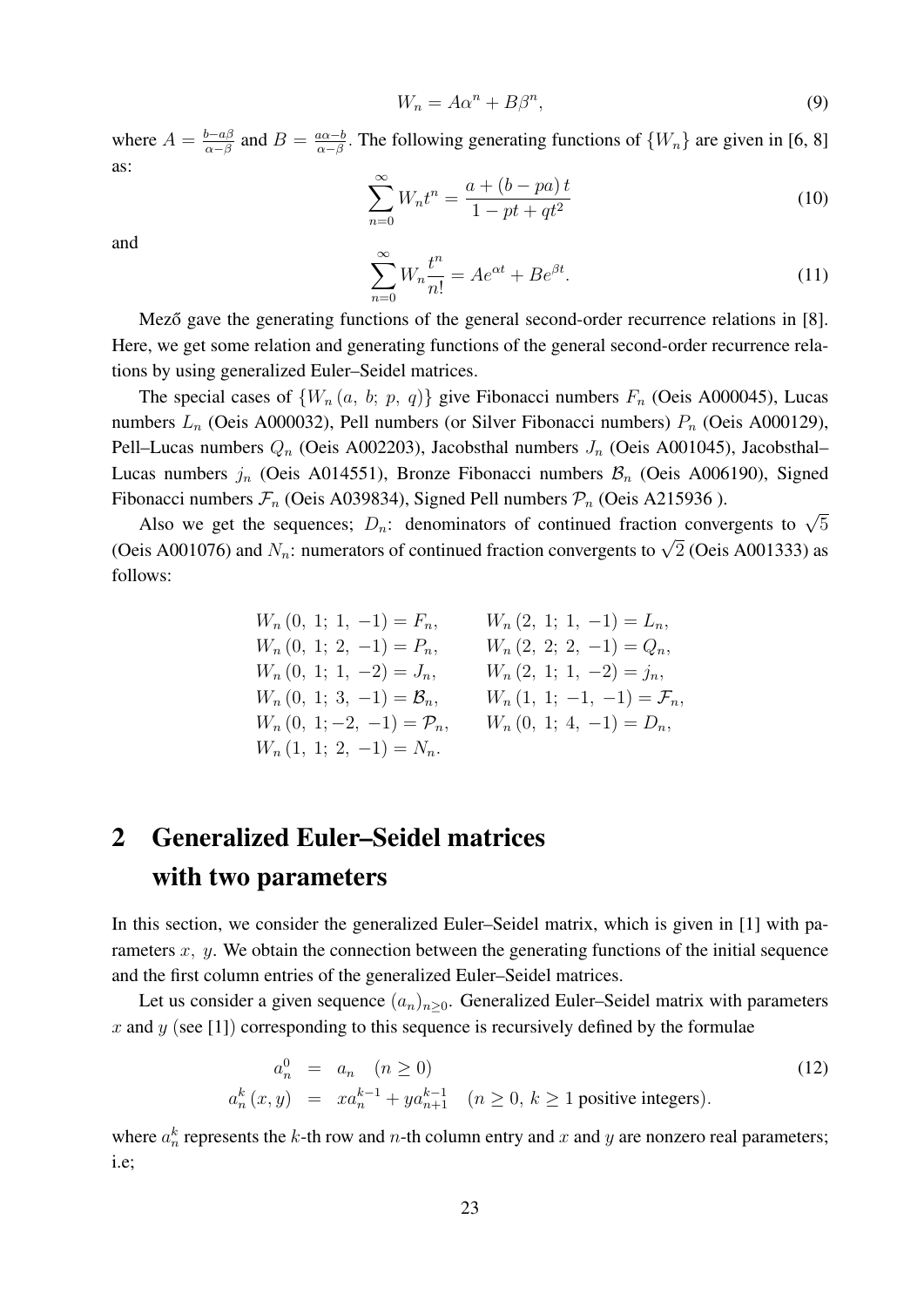. . . . . . . . . . . . . . . . . . . . . . . . . . . a k−1 n x ↓ a k−1 n+1 . y . . . . . . a<sup>k</sup> n . . . . . . . . . . . . . . . . . . . . . . . . . . . . .

From now on for the sake of simplicity we represent  $a_n^k(x, y)$  with  $a_n^k$ .

The following proposition gives the relation between the any entry of the matrix and the initial sequence.

#### Proposition 3. *[1] We have*

$$
a_n^k = \sum_{i=0}^k \binom{k}{i} x^{k-i} y^i a_{n+i}^0.
$$
 (13)

 $\Box$ 

*Proof.* By induction on  $n + k$ .

The first row and column can be transformed into each other via the well known binomial inverse pair as follows.

#### Corollary 4.

$$
a_0^n = x^n \sum_{i=0}^n \binom{n}{i} \left(\frac{y}{x}\right)^i a_i^0 \tag{14}
$$

*and*

$$
a_n^0 = \frac{1}{y^n} \sum_{i=0}^n \binom{n}{i} \left(-x\right)^{n-i} a_0^i.
$$
 (15)

Generating Functions. We give connections between the generating functions of the initial sequences and the first column entries.

Proposition 5. *The recurrence (12) gives the following relation:*

$$
\overline{a_{x,y}}\left(t\right) = \frac{1}{1 - xt} a_{x,y} \left(\frac{yt}{1 - xt}\right) \tag{16}
$$

*where*

$$
\overline{a_{x,y}}(t) = \sum_{n=0}^{\infty} a_0^n t^n
$$
 and  $a_{x,y}(t) = \sum_{n=0}^{\infty} a_n^0 t^n$ .

*Proof.* Considering (12) we write

$$
\overline{a_{x,y}}(t) = \sum_{n=0}^{\infty} \left( \sum_{r=0}^{n} {n \choose r} x^{n-r} y^{r} a_r^{0} \right) t^{n}.
$$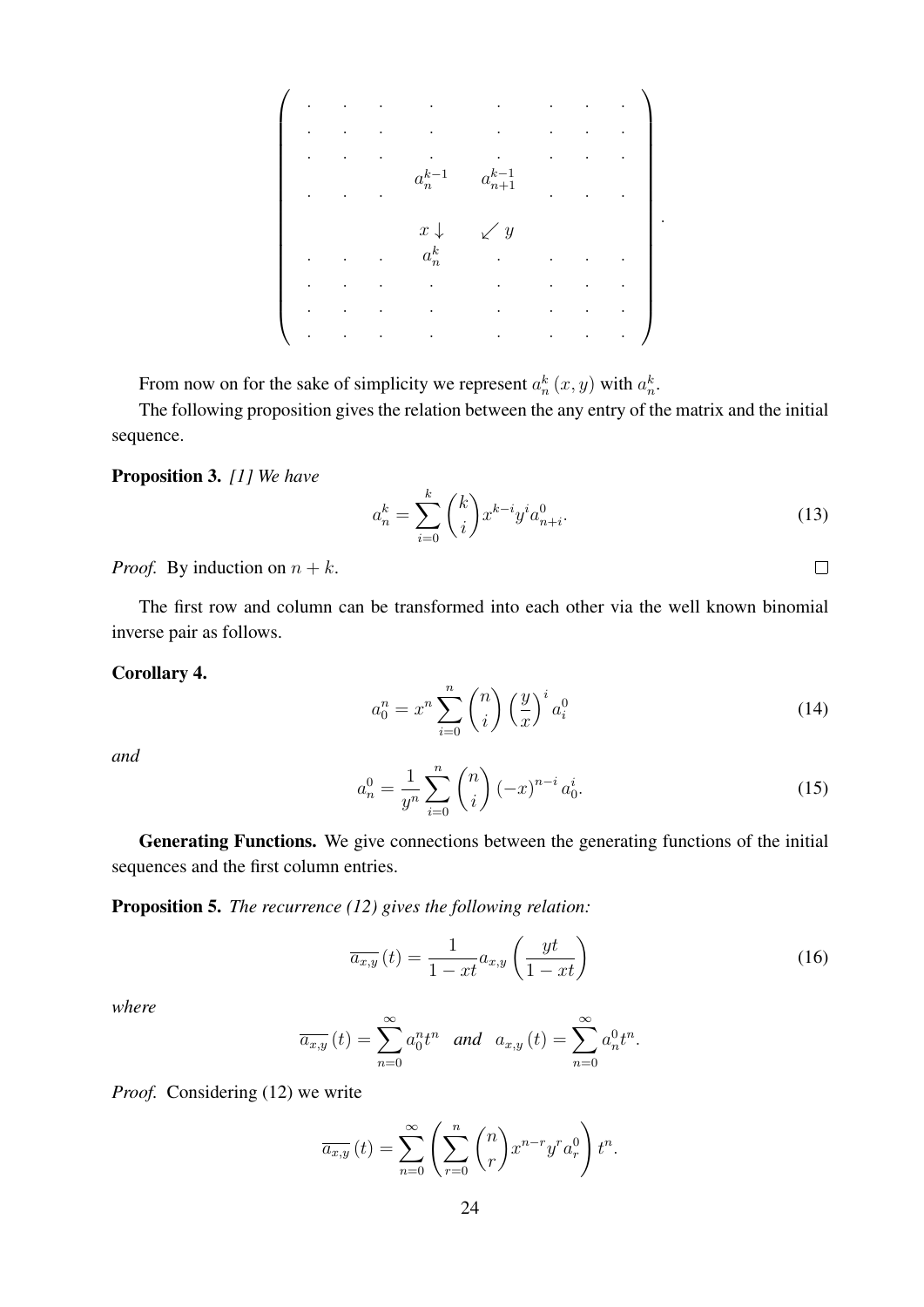By changing the order of the above sums and using Newton binomial sums formula we obtain

$$
\overline{a_{x,y}}(t) = \sum_{r=0}^{\infty} \left(\frac{y}{x}\right)^r a_r^0 \sum_{n=0}^{\infty} {n+r \choose r} (xt)^{n+r}
$$

$$
= \frac{1}{1-xt} \sum_{r=0}^{\infty} a_r^0 \left(\frac{yt}{1-xt}\right)^r.
$$

This completes the proof.

Now we give the generalization of the equation (7).

**Proposition 6.** For the  $a_n^k$  entries of the Generalized Euler–Seidel Matrices we have:

$$
\sum_{n=0}^{\infty} \sum_{k=0}^{\infty} a_n^k \frac{u^k}{k!} \frac{t^n}{n!} = e^{xu} A_{x,y} (t + yu)
$$

*where*

$$
A_{x,y}\left(t\right) = \sum_{n=0}^{\infty} a_n^0 \frac{t^n}{n!}.
$$

*Proof.* Using (13) we have

$$
\sum_{n=0}^{\infty} \sum_{k=0}^{\infty} \left( \sum_{i=0}^{k} \binom{k}{i} x^{k-i} y^{i} a_{n+i}^{0} \right) \frac{u^{k}}{k!} \frac{t^{n}}{n!} = \sum_{k=0}^{\infty} \sum_{i=0}^{k} \frac{x^{k-i} u^{k-i}}{(k-i)!} \sum_{n=0}^{\infty} a_{n+i}^{0} \frac{t^{n}}{n!} \frac{(yu)^{i}}{i!}
$$

If we write RHS by means of Cauchy product we get:

$$
\sum_{n=0}^{\infty} \sum_{k=0}^{\infty} a_n^k \frac{u^k}{k!} \frac{t^n}{n!} = \sum_{k=0}^{\infty} \frac{(xu)^k}{k!} \sum_{n=0}^{\infty} \left( a_{n+k}^0 \frac{t^n}{n!} \right) \frac{(yu)^k}{k!}.
$$

We can equally well write the last sum in the form  $A_{x,y}$   $(t + yu)$ , which completes the proof.  $\Box$ 

The following corollary also provides the connection between the exponential generating functions of the initial sequence and the first column entries.

Corollary 7. *[1] The following relation holds:*

$$
\overline{A}_{x,y}\left(t\right) = e^{xt}A_{x,y}\left(yt\right) \tag{17}
$$

*where*

$$
\overline{A}_{x,y}(t) = \sum_{n=0}^{\infty} a_0^n \frac{t^n}{n!} \text{ and } A_{x,y}(t) = \sum_{n=0}^{\infty} a_n^0 \frac{t^n}{n!}.
$$

## 3 Applications of generalized Euler–Seidel matrix

In this section, we show that the generalized Euler–Seidel method is useful to obtain some properties of the generalized second order recurrence relation.

 $\Box$ 

.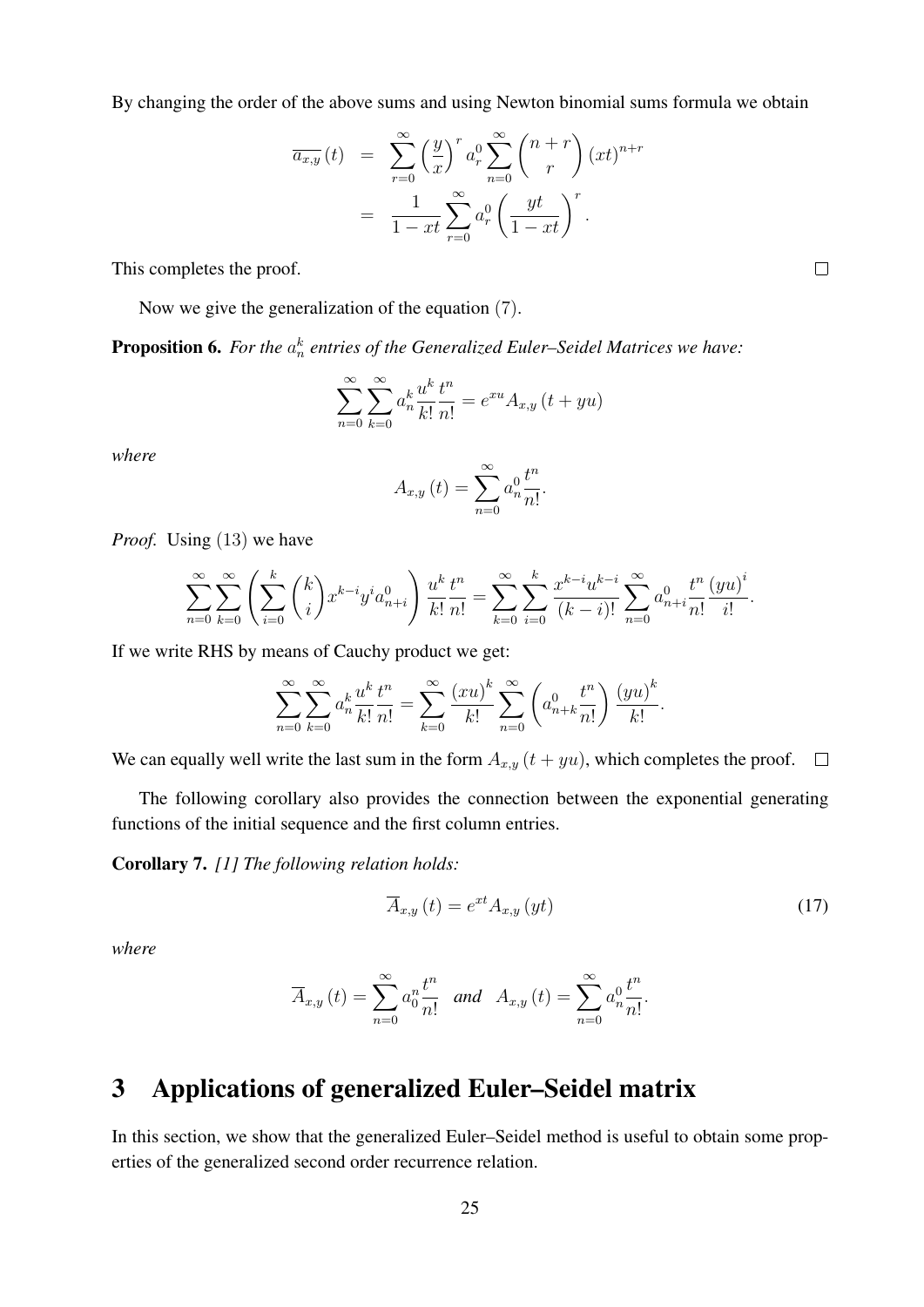Proposition 8.

$$
W_{n+2k} = \sum_{i=0}^{k} {k \choose i} (-q)^{k-i} p^i W_{n+i}.
$$
 (18)

*Proof.* By setting  $x = -q$  and  $y = p$  in (12), we obtain

$$
a_n^k = -qa_n^{k-1} + pa_{n+1}^{k-1}.
$$
\n(19)

For  $a_n^0 = W_n$ ,  $n \ge 0$ . We can write  $a_n^1 = W_{n+2}$ . By induction on k and using equation (19), we obtain  $a_n^k = W_{n+2k}$ . Now considering equation (13) for  $x = -q$  and  $y = p$ , we have

$$
a_n^k = \sum_{i=0}^k {k \choose i} (-q)^{k-i} p^i a_{n+i}^0.
$$

Then we obtain

$$
W_{n+2k} = \sum_{i=0}^{k} {k \choose i} (-q)^{k-i} p^{i} W_{n+i}.
$$

This completes the proof.

Using (18), we get the following identities of the Fibonacci numbers  $F_n$ , Lucas numbers  $L_n$ , Pell numbers  $P_n$ , Pell–Lucas numbers  $Q_n$ , Jacobsthal numbers  $J_n$ , Jacobsthal–Lucas numbers  $j_n$ , Bronze Fibonacci numbers  $B_n$ , Signed Fibonacci numbers  $\mathcal{F}_n$ , Signed Pell numbers  $\mathcal{P}_n$ , and also  $D_n$  and  $N_n$  numbers

$$
F_{n+2k} = \sum_{i=0}^{k} {k \choose i} F_{n+i}, \qquad L_{n+2k} = \sum_{i=0}^{k} {k \choose i} L_{n+i},
$$
  
\n
$$
P_{n+2k} = \sum_{i=0}^{k} {k \choose i} 2^{i} P_{n+i}, \qquad Q_{n+2k} = \sum_{i=0}^{k} {k \choose i} 2^{i} Q_{n+i},
$$
  
\n
$$
J_{n+2k} = \sum_{i=0}^{k} {k \choose i} 2^{k-i} J_{n+i}, \qquad j_{n+2k} = \sum_{i=0}^{k} {k \choose i} 2^{k-i} j_{n+i},
$$
  
\n
$$
\mathcal{B}_{n+2k} = \sum_{i=0}^{k} {k \choose i} 3^{i} \mathcal{B}_{n+i}, \qquad \mathcal{F}_{n+2k} = \sum_{i=0}^{k} {k \choose i} (-1)^{i} \mathcal{F}_{n+i},
$$
  
\n
$$
\mathcal{P}_{n+2k} = \sum_{i=0}^{k} {k \choose i} (-2)^{i} \mathcal{P}_{n+i}, \qquad D_{n+2k} = \sum_{i=0}^{k} {k \choose i} 4^{i} D_{n+i},
$$
  
\n
$$
N_{n+2k} = \sum_{i=0}^{k} {k \choose i} 2^{i} N_{n+i}.
$$

Corollary 9.

$$
W_{2n} = \sum_{i=0}^{n} {n \choose i} (-q)^{n-i} p^i W_i,
$$
 (20)

$$
W_n = \frac{1}{p^n} \sum_{i=0}^n \binom{n}{i} (q)^{n-i} W_{2i}
$$
 (21)

*and*

$$
W_{2n+1} = \sum_{i=0}^{n} \binom{n}{i} (-q)^{n-i} p^i W_{i+1},\tag{22}
$$

$$
W_n = \frac{1}{p^{n-1}} \sum_{i=1}^n \binom{n-1}{i-1} (q)^{n-i} W_{2i-1}.
$$
 (23)

 $\Box$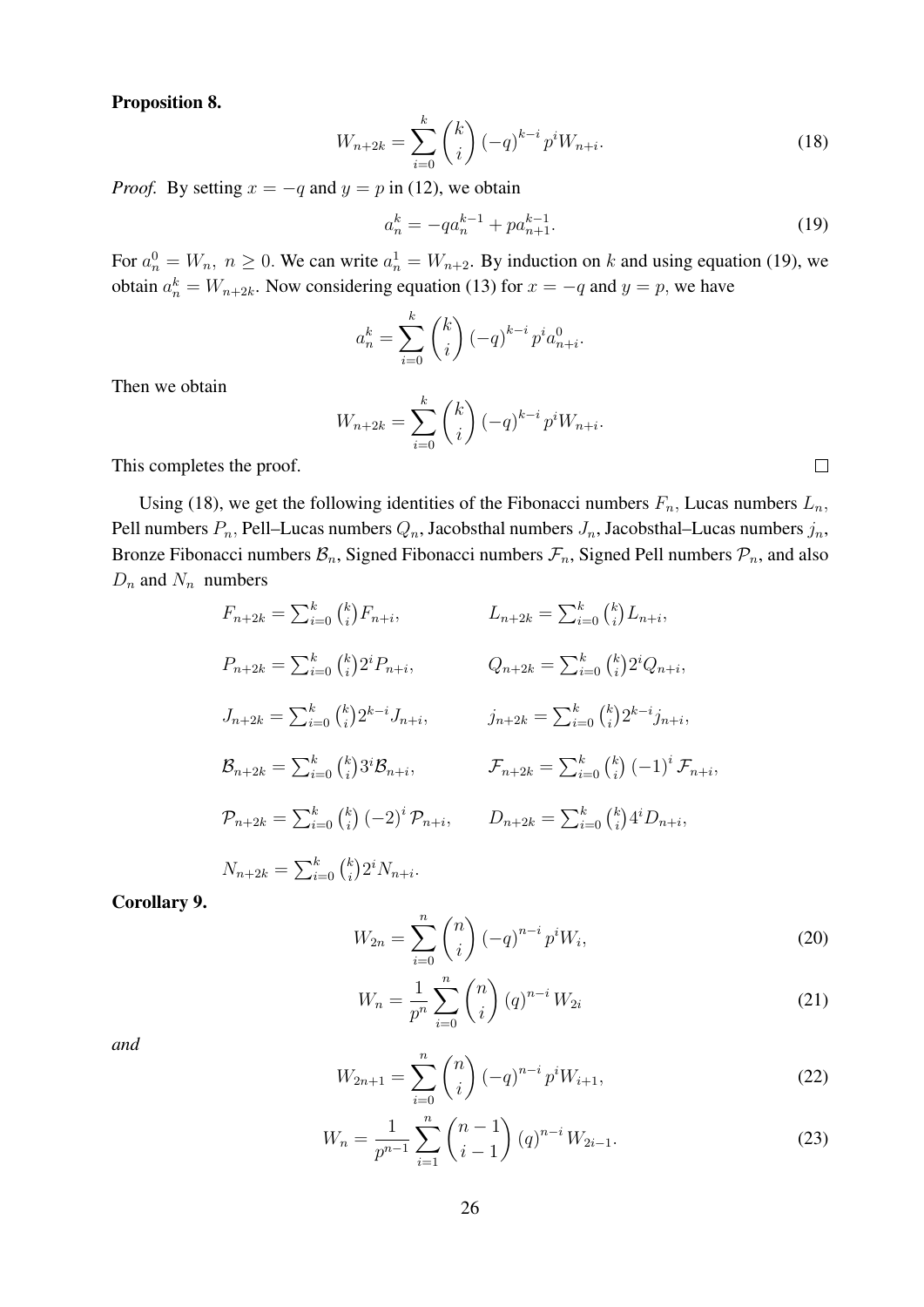From (20), we obtain some formulas for these well-known sequences by the new method.

$$
F_{2n} = \sum_{i=0}^{n} {n \choose i} F_i, \qquad L_{2n} = \sum_{i=0}^{n} {n \choose i} L_i,
$$
  
\n
$$
P_{2n} = \sum_{i=0}^{n} {n \choose i} 2^i P_i, \qquad Q_{2n} = \sum_{i=0}^{n} {n \choose i} 2^i Q_i,
$$
  
\n
$$
J_{2n} = \sum_{i=0}^{n} {n \choose i} 2^{n-i} J_i, \qquad j_{2n} = \sum_{i=0}^{n} {n \choose i} 2^{n-i} j_i,
$$
  
\n
$$
\mathcal{B}_{2n} = \sum_{i=0}^{n} {n \choose i} 3^i \mathcal{B}_i, \qquad \mathcal{F}_{2n} = \sum_{i=0}^{n} {n \choose i} (-1)^i \mathcal{F}_i,
$$
  
\n
$$
\mathcal{P}_{2n} = \sum_{i=0}^{n} {n \choose i} (-2)^i \mathcal{P}_i, \qquad D_{2n} = \sum_{i=0}^{n} {n \choose i} 4^i D_i,
$$
  
\n
$$
N_{2n} = \sum_{i=0}^{n} {n \choose i} 2^i N_i.
$$

Here with help of equation (21), we have following identities:

$$
F_n = \sum_{i=0}^n {n \choose i} (-1)^{n-i} F_{2i}, \qquad L_n = \sum_{i=0}^n {n \choose i} (-1)^{n-i} L_{2i},
$$
  
\n
$$
P_n = \frac{1}{2^n} \sum_{i=0}^n {n \choose i} (-1)^{n-i} P_{2i}, \qquad Q_n = \frac{1}{2^n} \sum_{i=0}^n {n \choose i} (-1)^{n-i} Q_{2i},
$$
  
\n
$$
J_n = \sum_{i=0}^n {n \choose i} (-2)^{n-i} J_{2i}, \qquad j_n = \sum_{i=0}^n {n \choose i} (-2)^{n-i} J_{2i},
$$
  
\n
$$
\mathcal{B}_n = \frac{1}{3^n} \sum_{i=0}^n {n \choose i} (-1)^{n-i} \mathcal{B}_{2i}, \qquad \mathcal{F}_n = \sum_{i=0}^n {n \choose i} (-1)^i \mathcal{F}_{2i},
$$
  
\n
$$
\mathcal{P}_n = \frac{1}{2^n} \sum_{i=0}^n {n \choose i} (-1)^i \mathcal{P}_{2i}, \qquad D_n = \frac{1}{4^n} \sum_{i=0}^n {n \choose i} (-1)^{n-i} D_{2i},
$$
  
\n
$$
N_n = \frac{1}{2^n} \sum_{i=0}^n {n \choose i} (-1)^{n-i} N_{2i}.
$$

We show from  $(22)$ 

$$
F_{2n+1} = \sum_{i=0}^{n} {n \choose i} F_{i+1}, \qquad L_{2n+1} = \sum_{i=0}^{n} {n \choose i} L_{i+1},
$$
  
\n
$$
P_{2n+1} = \sum_{i=0}^{n} {n \choose i} 2^{i} P_{i+1}, \qquad Q_{2n+1} = \sum_{i=0}^{n} {n \choose i} 2^{i} Q_{i+1},
$$
  
\n
$$
J_{2n+1} = \sum_{i=0}^{n} {n \choose i} 2^{n-i} J_{i+1}, \qquad j_{2n+1} = \sum_{i=0}^{n} {n \choose i} 2^{n-i} j_{i+1},
$$
  
\n
$$
\mathcal{B}_{2n+1} = \sum_{i=0}^{n} {n \choose i} 3^{i} \mathcal{B}_{i+1}, \qquad \mathcal{F}_{2n+1} = \sum_{i=0}^{n} {n \choose i} (-1)^{i} \mathcal{F}_{i+1},
$$
  
\n
$$
\mathcal{P}_{2n+1} = \sum_{i=0}^{n} {n \choose i} (-2)^{i} \mathcal{P}_{i+1}, \qquad D_{2n+1} = \sum_{i=0}^{n} {n \choose i} 4^{i} D_{i+1},
$$
  
\n
$$
N_{2n+1} = \sum_{i=0}^{n} {n \choose i} 2^{i} N_{i+1}.
$$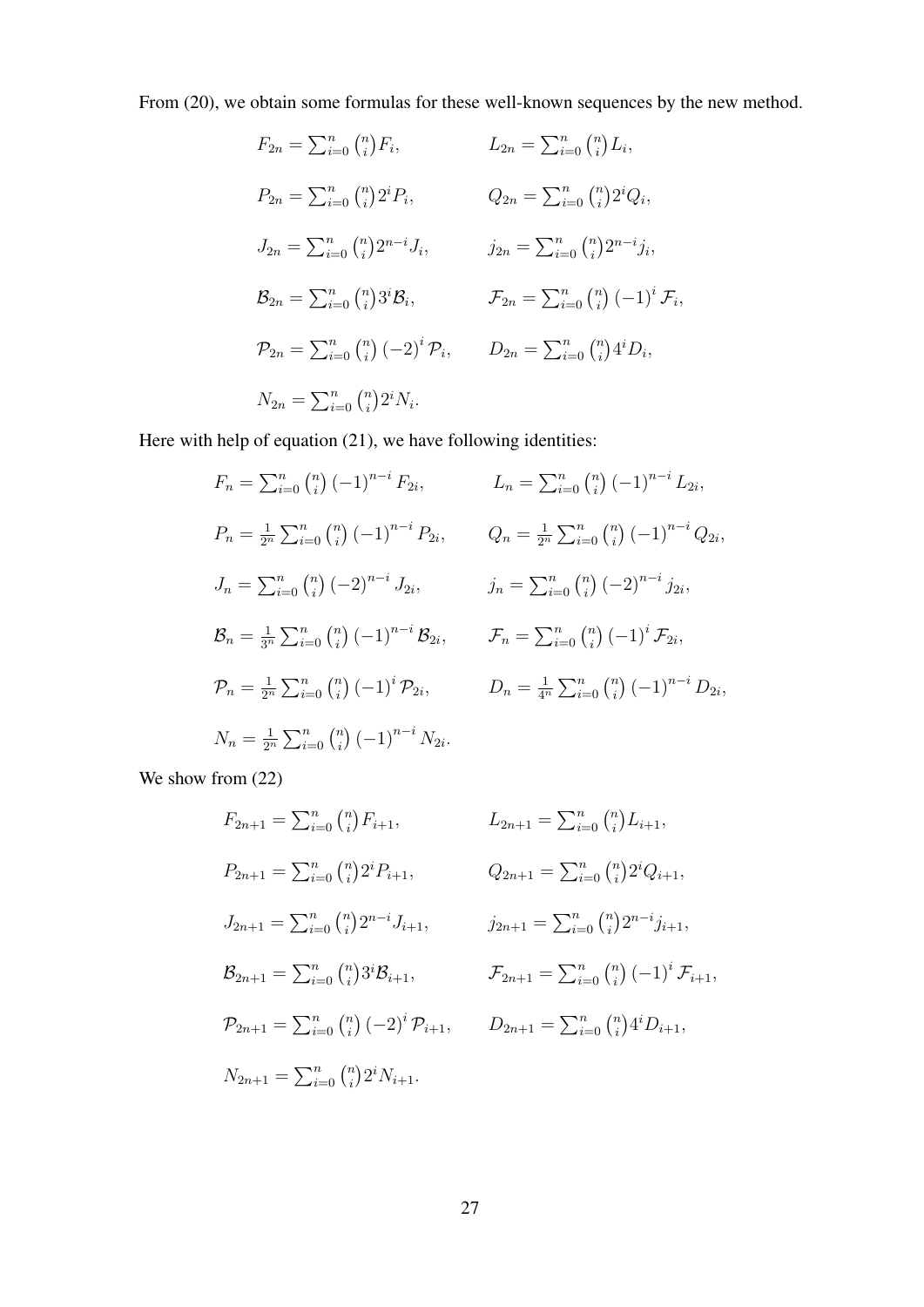The similar results obtained from equation (23):

$$
F_n = \sum_{i=1}^n {n-1 \choose i-1} (-1)^{n-i} F_{2i-1}, \qquad L_n = \sum_{i=1}^n {n-1 \choose i-1} (-1)^{n-i} L_{2i-1},
$$
  
\n
$$
P_n = \frac{1}{2^{n-1}} \sum_{i=1}^n {n-1 \choose i-1} (-1)^{n-i} P_{2i-1}, \qquad Q_n = \frac{1}{2^{n-1}} \sum_{i=1}^n {n-1 \choose i-1} (-1)^{n-i} Q_{2i-1},
$$
  
\n
$$
J_n = \sum_{i=1}^n {n-1 \choose i-1} (-2)^{n-i} J_{2i-1}, \qquad j_n = \sum_{i=1}^n {n-1 \choose i-1} (-2)^{n-i} J_{2i-1},
$$
  
\n
$$
\mathcal{B}_n = \frac{1}{3^{n-1}} \sum_{i=1}^n {n-1 \choose i-1} (-1)^{n-i} \mathcal{B}_{2i-1}, \qquad \mathcal{F}_n = \sum_{i=1}^n {n-1 \choose i-1} (-1)^{1-i} \mathcal{F}_{2i-1},
$$
  
\n
$$
\mathcal{P}_n = \frac{1}{2^{n-1}} \sum_{i=1}^n {n-1 \choose i-1} (-1)^{1-i} \mathcal{P}_{2i-1}, \qquad D_n = \frac{1}{4^{n-1}} \sum_{i=1}^n {n-1 \choose i-1} (-1)^{n-i} D_{2i-1},
$$
  
\n
$$
N_n = \frac{1}{2^{n-1}} \sum_{i=1}^n {n-1 \choose i-1} (-1)^{n-i} N_{2i-1}.
$$

### 4 Some results on generating functions

#### 4.1 Results on ordinary generating functions

**Proposition 10.** *Generating function of the even*  $W_n$  *numbers is* 

$$
\sum_{n=0}^{\infty} W_{2n} t^n = \frac{a (1+qt) + (b - pa) pt}{(1+qt)^2 - p^2 t}.
$$
 (24)

*Proof.* Firstly we realize that by setting  $a_n^0 = W_n$  in  $GES$  we get  $a_0^n = W_{2n}$  (see Eq. (19). Here by considering (16) we have

$$
\overline{a_{-q, p}}(t) = \sum_{n=0}^{\infty} W_{2n} t^n = \frac{1}{1 + qt} a_{-q, p} \left( \frac{pt}{1 + qt} \right).
$$

Also we know from equation (10)

$$
a_{-q, p}(t) = \sum_{n=0}^{\infty} W_n t^n = \frac{a + (b - pa)t}{1 - pt + qt^2}
$$

which completes the proof.

Using (24), we obtain the generating functions of the Fibonacci numbers  $F_n$ , Lucas numbers  $L_n$ , Pell numbers  $P_n$ , Pell–Lucas numbers  $Q_n$ , Jacobsthal numbers  $J_n$ , Jacobsthal–Lucas numbers  $j_n$ , Bronze Fibonacci numbers  $\mathcal{B}_n$ , Signed Fibonacci numbers  $\mathcal{F}_n$ , Signed Pell numbers  $\mathcal{P}_n$ , and also  $D_n$  and  $N_n$  numbers, respectively.

$$
\sum_{n=0}^{\infty} F_{2n} t^n = \frac{t}{1 - 3t + t^2}, \qquad \sum_{n=0}^{\infty} L_{2n} t^n = \frac{2 - 3t}{1 - 3t + t^2},
$$

$$
\sum_{n=0}^{\infty} P_{2n} t^n = \frac{2t}{1 - 6t + t^2}, \qquad \sum_{n=0}^{\infty} Q_{2n} t^n = \frac{2 - 6t}{1 - 6t + t^2},
$$

 $\Box$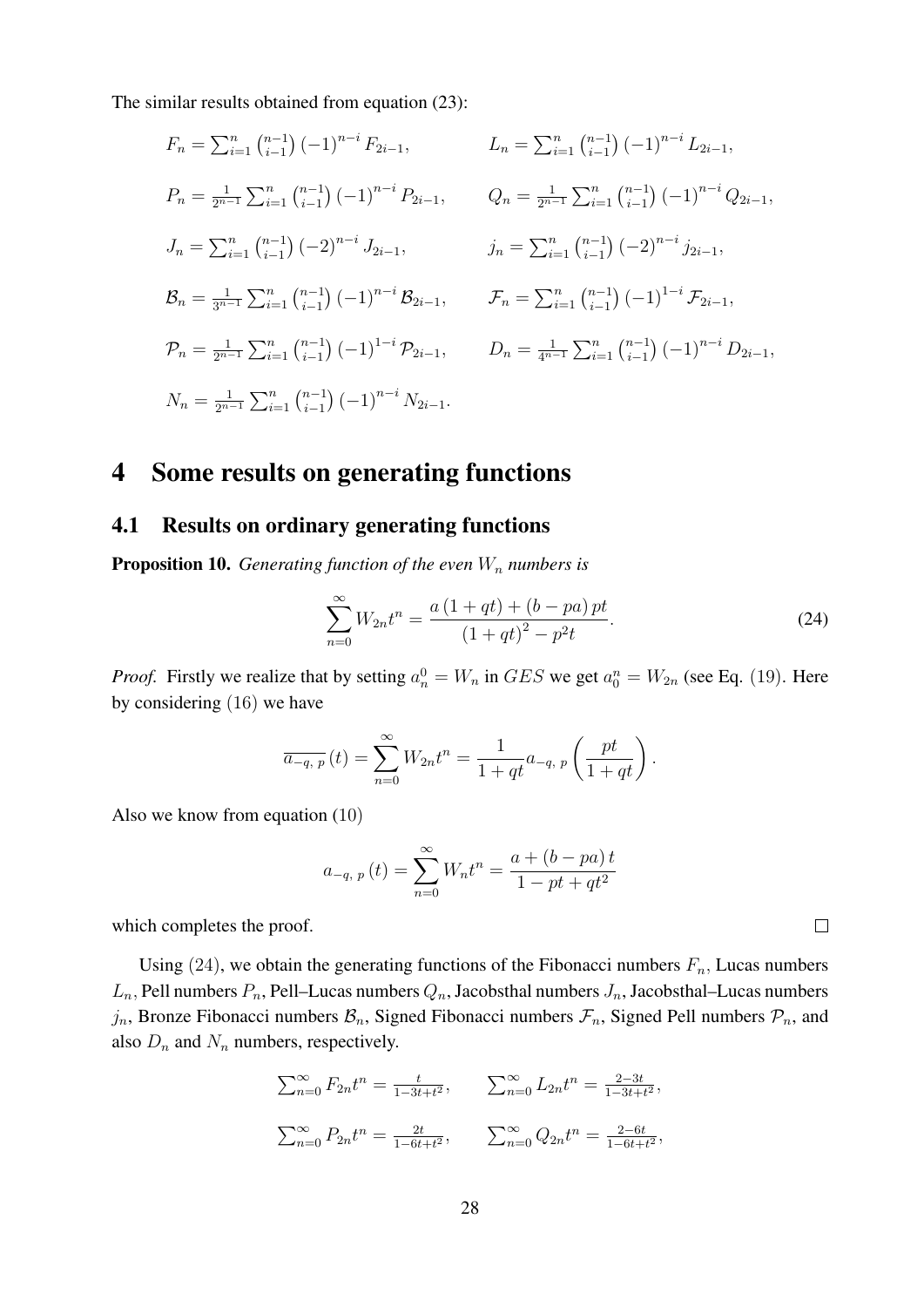$$
\sum_{n=0}^{\infty} J_{2n} t^n = \frac{t}{1 - 5t + 4t^2}, \qquad \sum_{n=0}^{\infty} j_{2n} t^n = \frac{2 - 5t}{1 - 5t + 4t^2},
$$
  

$$
\sum_{n=0}^{\infty} B_{2n} t^n = \frac{3t}{1 - 11t + t^2}, \qquad \sum_{n=0}^{\infty} \mathcal{F}_{2n} t^n = \frac{1 - 3t}{1 - 3t + t^2},
$$
  

$$
\sum_{n=0}^{\infty} \mathcal{P}_{2n} t^n = \frac{-2t}{1 - 6t + t^2}, \qquad \sum_{n=0}^{\infty} D_{2n} t^n = \frac{4t}{1 - 18t + t^2},
$$
  

$$
\sum_{n=0}^{\infty} N_{2n} t^n = \frac{1 - 3t}{1 - 6t + t^2}.
$$

**Proposition 11.** *Generating function of the odd*  $W_n$  *numbers is* 

$$
\sum_{n=0}^{\infty} W_{2n+1} t^n = \frac{(b - pa)(1 + qt) + ap}{(1 + qt)^2 - p^2 t}.
$$
\n(25)

*Proof.* In view of the recurrence (8) we have,

$$
\sum_{n=0}^{\infty} W_{2n+1} t^n = \frac{1}{p} \left[ \sum_{n=0}^{\infty} W_{2n+2} t^n + q \sum_{n=0}^{\infty} W_{2n} t^n \right].
$$

Employing (24) on the right in the above equation we obtain (25).

From (25), we get the generating functions for odd indexed of these well-known sequences.

$$
\sum_{n=0}^{\infty} F_{2n+1}t^n = \frac{1-t}{1-3t+t^2}, \qquad \sum_{n=0}^{\infty} L_{2n+1}t^n = \frac{1+t}{1-3t+t^2},
$$
  

$$
\sum_{n=0}^{\infty} P_{2n+1}t^n = \frac{1-t}{1-6t+t^2}, \qquad \sum_{n=0}^{\infty} Q_{2n+1}t^n = \frac{2+2t}{1-6t+t^2},
$$
  

$$
\sum_{n=0}^{\infty} J_{2n+1}t^n = \frac{1-2t}{1-5t+4t^2}, \qquad \sum_{n=0}^{\infty} j_{2n+1}t^n = \frac{1+2t}{1-5t+4t^2},
$$
  

$$
\sum_{n=0}^{\infty} B_{2n+1}t^n = \frac{1-t}{1-11t+t^2}, \qquad \sum_{n=0}^{\infty} \mathcal{F}_{2n+1}t^n = \frac{1-2t}{1-3t+t^2},
$$
  

$$
\sum_{n=0}^{\infty} P_{2n+1}t^n = \frac{1-t}{1-6t+t^2}, \qquad \sum_{n=0}^{\infty} D_{2n+1}t^n = \frac{1-t}{1-18t+t^2},
$$
  

$$
\sum_{n=0}^{\infty} N_{2n+1}t^n = \frac{1+t}{1-6t+t^2}.
$$

#### 4.2 Results on exponential generating functions

**Proposition 12.** *Exponential generating function of the*  $W_{2n}$  *numbers is* 

$$
\sum_{n=0}^{\infty} W_{2n} \frac{t^n}{n!} = A e^{(\alpha p - q)t} + B e^{(\beta p - q)t}.
$$
 (26)

*Proof.* For  $a_n^0 = W_n$  in  $GES$  we get  $a_0^n = W_{2n}$  (see Eq. (19)). Using equation (11) we get

$$
\overline{A}_{-q,p}(t) = \sum_{n=0}^{\infty} W_{2n} \frac{t^n}{n!} = e^{-qt} \left( A e^{\alpha pt} + B e^{\beta pt} \right),
$$

which completes the proof.

 $\Box$ 

 $\Box$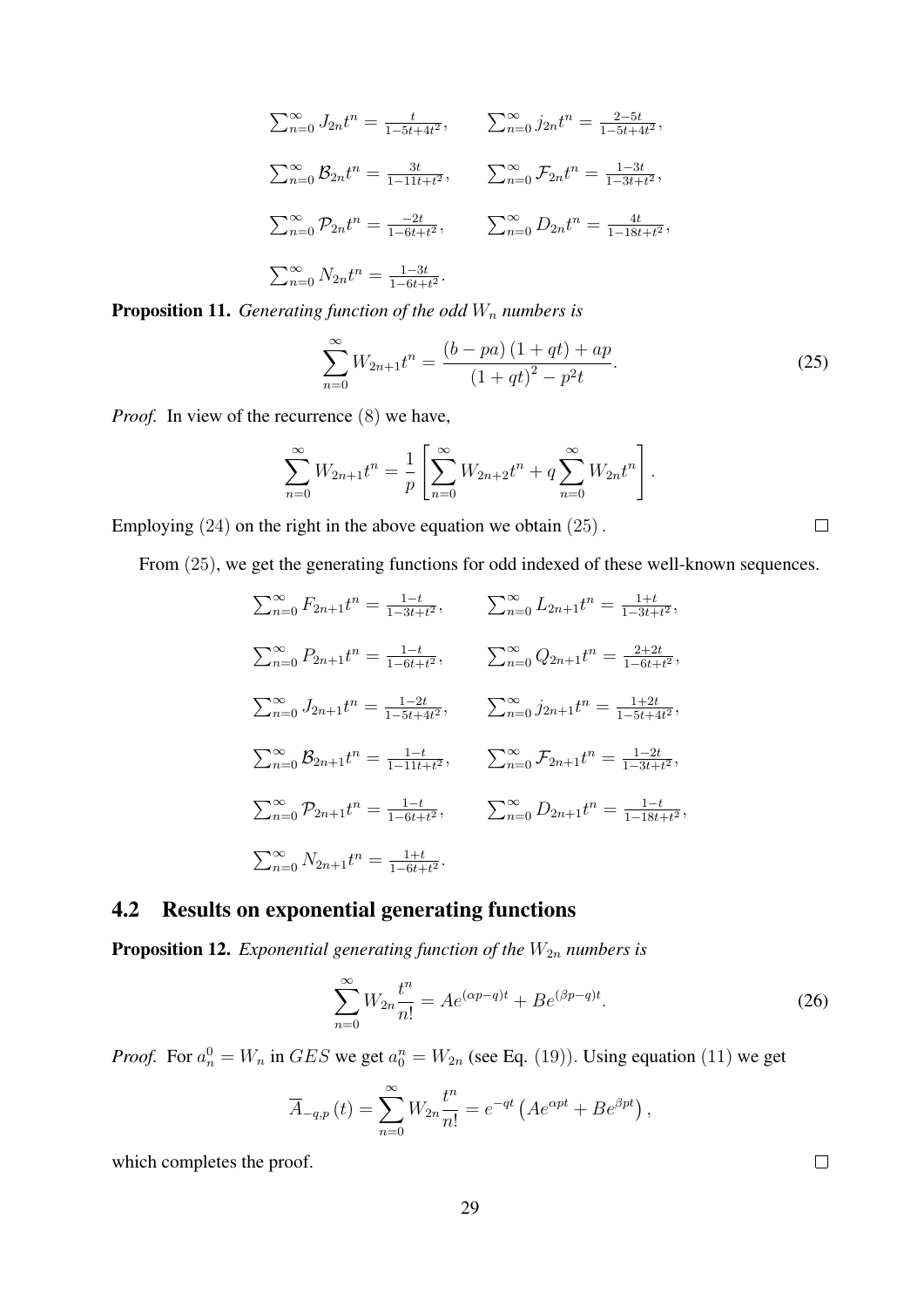From (26)

$$
\sum_{n=0}^{\infty} F_{2n} \frac{t^n}{n!} = \frac{e^{\left(\frac{3+\sqrt{5}}{2}\right)t} - e^{\left(\frac{3-\sqrt{5}}{2}\right)t}}{\sqrt{5}},
$$
\n
$$
\sum_{n=0}^{\infty} L_{2n} \frac{t^n}{n!} = e^{\left(\frac{3+\sqrt{5}}{2}\right)t} + e^{\left(\frac{3-\sqrt{5}}{2}\right)t},
$$
\n
$$
\sum_{n=0}^{\infty} P_{2n} \frac{t^n}{n!} = \frac{e^{(3+2\sqrt{2})t} - e^{(3-2\sqrt{2})t}}{2\sqrt{2}},
$$
\n
$$
\sum_{n=0}^{\infty} Q_{2n} \frac{t^n}{n!} = e^{\left(3+2\sqrt{2}\right)t} + e^{\left(3-2\sqrt{2}\right)t},
$$
\n
$$
\sum_{n=0}^{\infty} J_{2n} \frac{t^n}{n!} = \frac{e^{4t} - e^t}{3},
$$
\n
$$
\sum_{n=0}^{\infty} j_{2n} \frac{t^n}{n!} = e^{4t} + e^t,
$$
\n
$$
\sum_{n=0}^{\infty} B_{2n} \frac{t^n}{n!} = \frac{e^{\left(\frac{11+3\sqrt{13}}{2}\right)t} - e^{\left(\frac{11-3\sqrt{13}}{2}\right)t}}{\sqrt{13}},
$$
\n
$$
\sum_{n=0}^{\infty} \mathcal{F}_{2n} \frac{t^n}{n!} = \frac{\left(\frac{\sqrt{5}+3\right)e^{\left(\frac{3-\sqrt{5}}{2}\right)t} + (\sqrt{5}-3)e^{\left(\frac{3+\sqrt{5}}{2}\right)t}}{2\sqrt{5}},
$$
\n
$$
\sum_{n=0}^{\infty} \mathcal{F}_{2n} \frac{t^n}{n!} = \frac{e^{\left(3-2\sqrt{2}\right)t} - e^{\left(3+2\sqrt{2}\right)t}}{2\sqrt{2}},
$$
\n
$$
\sum_{n=0}^{\infty} D_{2n} \frac{t^n}{n!} = \frac{e^{\left(9+4\sqrt{5}\right)t} - e^{\left(9-4\sqrt{5}\right)t}}{2\sqrt{5}},
$$
\n
$$
\sum_{
$$

**Proposition 13.** *Exponential generating function of the*  $W_{2n+1}$  *numbers is* 

$$
\sum_{n=0}^{\infty} W_{2n+1} \frac{t^n}{n!} = A\left(p - \frac{q}{\alpha}\right) e^{(\alpha p - q)t} + B\left(p - \frac{q}{\beta}\right) e^{(\beta p - q)t}.
$$
 (27)

*Remark* 14*.* For the sake of simplicity we use the following representation in the proof:

$$
W_e(t) = \sum_{n=0}^{\infty} W_{2n} \frac{t^n}{n!} \text{ and } W_o(t) = \sum_{n=0}^{\infty} W_{2n+1} \frac{t^n}{n!}.
$$

*Proof.* From equation (8) we have

$$
W_o(t) - b = pW_e(t) - pa - q \int W_o(t) dt.
$$

This, combined with (26) to gives

$$
\frac{d}{dt}W_o(t) + qW_o(t) = p\frac{d}{dt}\left\{Ae^{(\alpha p - q)t} + Be^{(\beta p - q)t}\right\}.
$$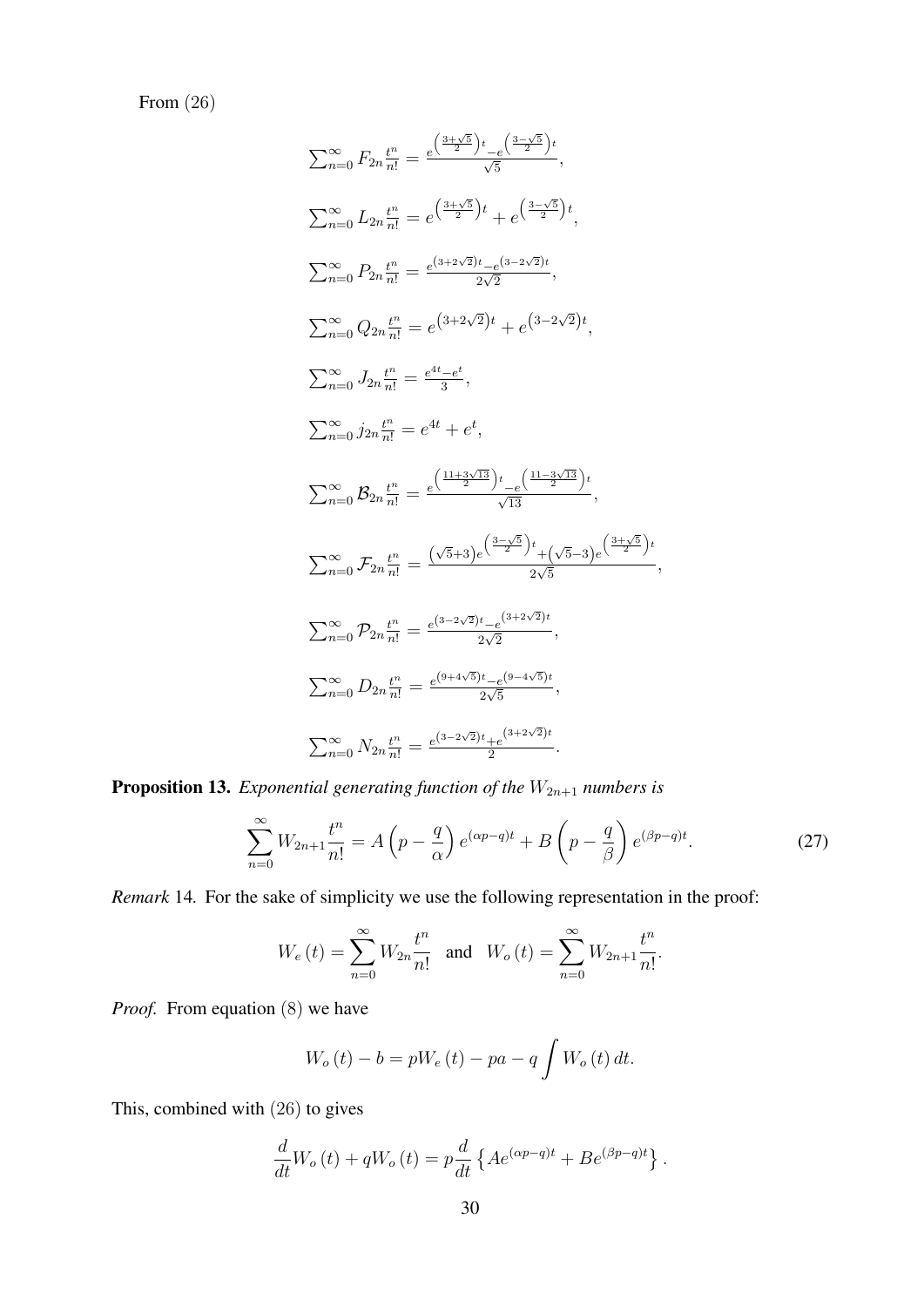Hence we have the following differential equation:

$$
W'_{o}(t) + qW_{o}(t) = Ap(\alpha p - q) e^{(\alpha p - q)t} + Bp(\beta p - q) e^{(\beta p - q)t}.
$$

The solution of this linear differential equation is:

$$
W_o(t) = A\left(p - \frac{q}{\alpha}\right)e^{(\alpha p - q)t} + B\left(p - \frac{q}{\beta}\right)e^{(\beta p - q)t} + Ke^{-qt}.
$$

Considering  $W_o(0) = b$  we calculate the constant K as

$$
K = b - A\left(p - \frac{q}{\alpha}\right) - B\left(p - \frac{q}{\beta}\right) = 0.
$$

Combining these results and after some rearrangement we complete the proof.

 $\Box$ 

Using (26)

$$
\sum_{n=0}^{\infty} F_{2n+1} \frac{t^n}{n!} = \frac{(1+\sqrt{5})e^{\left(\frac{3+\sqrt{5}}{2}\right)t} - (1-\sqrt{5})e^{\left(\frac{3-\sqrt{5}}{2}\right)t}}{2\sqrt{5}},
$$
\n
$$
\sum_{n=0}^{\infty} L_{2n+1} \frac{t^n}{n!} = \frac{(1+\sqrt{5})e^{\left(\frac{3+\sqrt{5}}{2}\right)t} + (1-\sqrt{5})e^{\left(\frac{3-\sqrt{5}}{2}\right)t}}{2},
$$
\n
$$
\sum_{n=0}^{\infty} P_{2n+1} \frac{t^n}{n!} = \frac{(1+\sqrt{2})e^{(3+2\sqrt{2})t} - (1-\sqrt{2})e^{(3-2\sqrt{2})t}}{2\sqrt{2}},
$$
\n
$$
\sum_{n=0}^{\infty} Q_{2n+1} \frac{t^n}{n!} = (1+\sqrt{2})e^{\left(3+2\sqrt{2}\right)t} + (1-\sqrt{2})e^{\left(3-2\sqrt{2}\right)t},
$$
\n
$$
\sum_{n=0}^{\infty} J_{2n+1} \frac{t^n}{n!} = \frac{2e^{4t} + e^t}{3},
$$
\n
$$
\sum_{n=0}^{\infty} j_{2n+1} \frac{t^n}{n!} = 2e^{4t} - e^t,
$$
\n
$$
\sum_{n=0}^{\infty} B_{2n+1} \frac{t^n}{n!} = \frac{(3+\sqrt{13})e^{\left(\frac{11+3\sqrt{13}}{2}\right)t} - (3-\sqrt{13})e^{\left(\frac{11-3\sqrt{13}}{2}\right)t}}{2\sqrt{13}},
$$
\n
$$
\sum_{n=0}^{\infty} \mathcal{F}_{2n+1} \frac{t^n}{n!} = \frac{(\sqrt{5}+1)e^{\left(\frac{3-\sqrt{5}}{2}\right)t} + (\sqrt{5}-1)e^{\left(\frac{3+\sqrt{5}}{2}\right)t}}{2\sqrt{5}},
$$
\n
$$
\sum_{n=0}^{\infty} \mathcal{F}_{2n+1} \frac{t^n}{n!} = \frac{(\sqrt{2}-1)e^{(3-2\sqrt{2})t} - (\sqrt{2}+1)e^{\left(\frac{3+\sqrt
$$